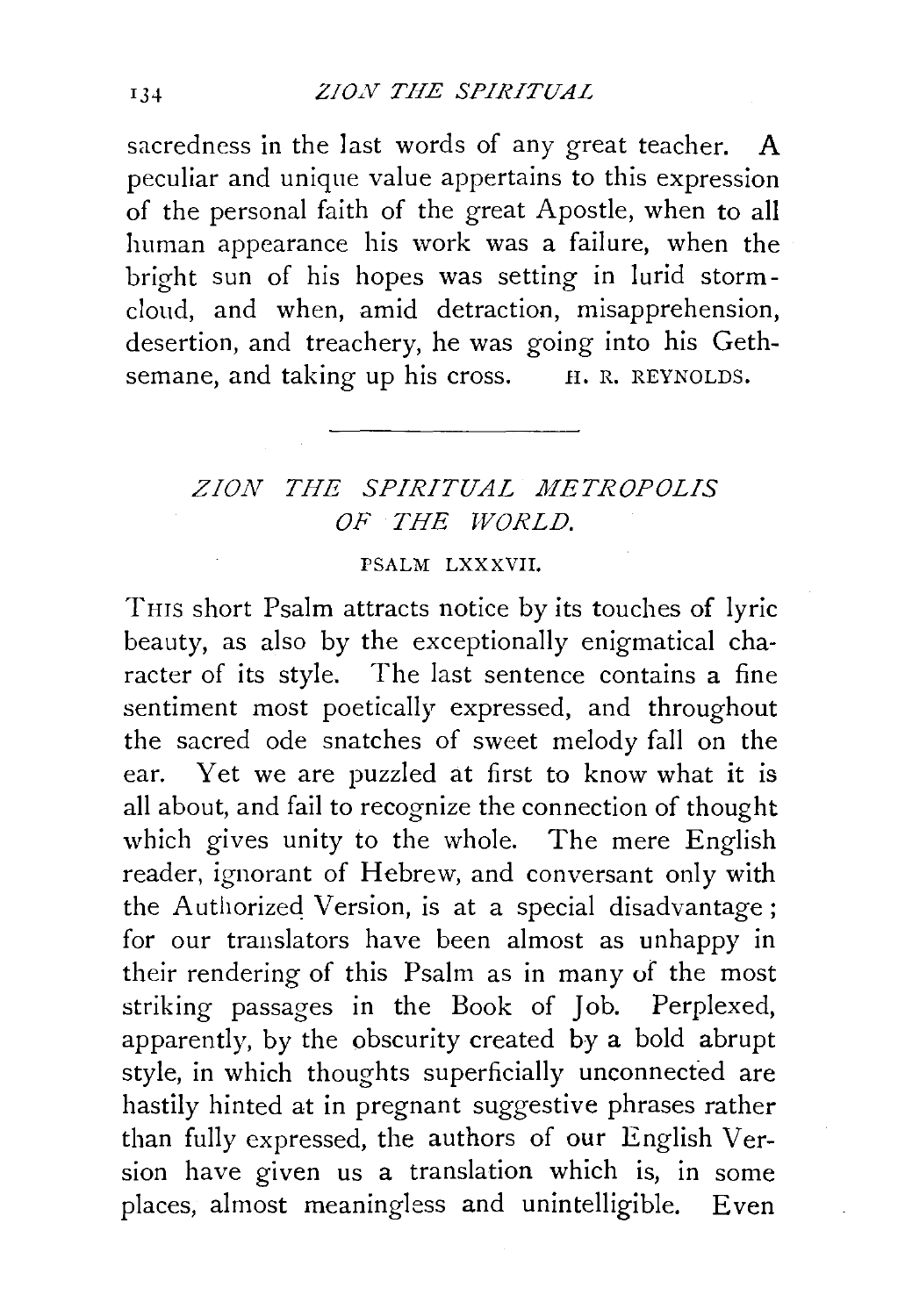after critical acumen and scholarship have done their best, obscurities and disputable points remain. But one who has access to the helps supplied by the labours of learned interpreters is in a very different position from the ordinary reader for the right understanding of the Psalm. Taking up any of the critical commentariesthat of Delitzsch, Ewald, Hupfeld, or Perowne: it matters not which, for modern scholars are in the main at one in their interpretation  $-$  he finds the Psalm becomes brightly luminous with one great and glorious thought, which may be expressed in the words, *Zian. the spiritual metropolis of the world.* Thus viewed, the Psalm is seen to be a veritable light shining in a dark place, long before the dawn of the gospel day; a striking anticipation of the grand programme of St. Paul—Christ's gospel, a gospel for all the world, and for all the world on equal terms. Not that we find in it the full daylight of the era of the better hope. Here is nothing more than a tiny lamp shining in the night, lighting sufficiently a small space—the minds of the writer and of the few in Israel who shared his hope. Christian universalism and the new birth are here, but in Old Testament forms, suited to the stage in the onward progress of revelation to which the Psalm belongs. A world-wide Divine kingdom is foreshadowed, but not in the form suggested by the words of our Lord to the woman of Samaria. Zion, in Christ's picture, disappears, and Jerusalem and Israel are nothing more than any other city or people. Here Zion is the centre of the world, and all the people of the earth flow to her, to enrol themselves among her citizens. And the new birth of this Psalm is not the purely spiritual experience referred to in the discourse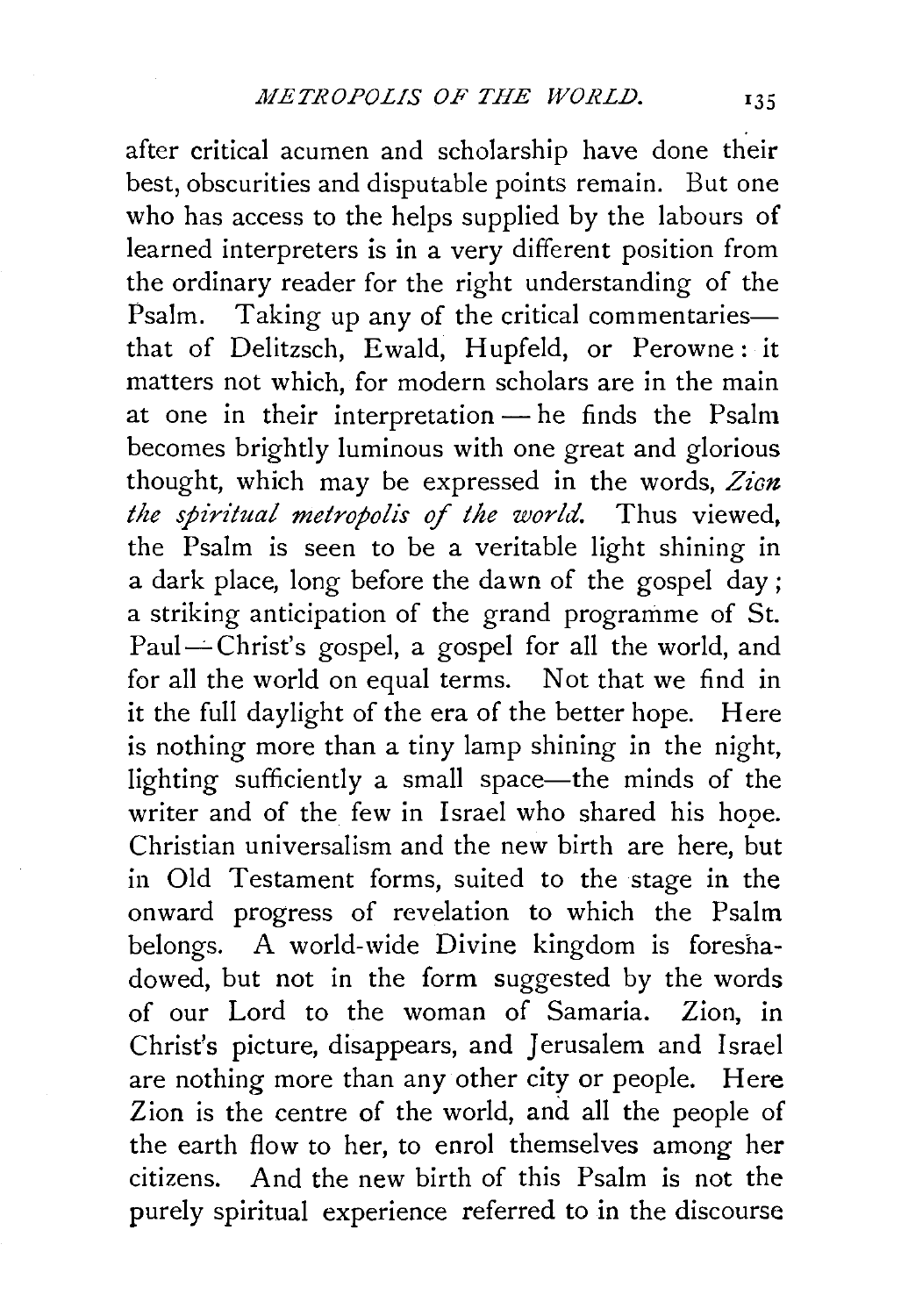of our Lord *to* Nicodemus. It is a politico - moral regeneration : it consists in becoming citizens of the kingdom over which God rules in Israel, and results in the vast extension of an already existing national commonwealth.

That this is the general drift of the Psalm will be evident from the following version, which, apart from details, indicates the concurrent opinion of modern scholars as to its meaning. The points on which divergent views are entertained will be indicated as we proceed.

- I. His (God's) foundation is in the holy mountains.
- 2. Jehovah loveth the gates of Zion more than all the dwellings of Jacob.
- 3. Glorious things are spoken of thee, 0 city of God. [Then follows the sum of the glorious things spoken, God Himself being the Speaker.]
- 4. I will proclaim Rahab *(i.e.,* Egypt) and Babylon as being among them that know me. Behold, Philistia, and Tyre, and Ethiopia, this (that is, each of these) is born there (in Zion).
- 5. And concerning Zion it shall be said : Man upon man (that is, a multitude of men) is born in her, And the Highest himself shall establish her.
- 6. Jehovah shall count, when he reckoneth up the people, This (and this, and this) is born there.
- *7.* And singing, and dancing likewise (they shall say) : All my springs are in thee.

Let us now try to elucidate this choice lyric. And first, a word on the Superscription. The Psalm is dedicated to the *Sons of Korah.* The Superscription forms, of course, no part of the original writing ; and what is meant by inscribing a Psalm to the sons of Korah, or to Asaph, or to Jeduthun, is by no means clear. We know that the singers of each of the three Levitical families had a head, or leader of song, belonging to the same tribe and family with themselves, and that in David's day the names of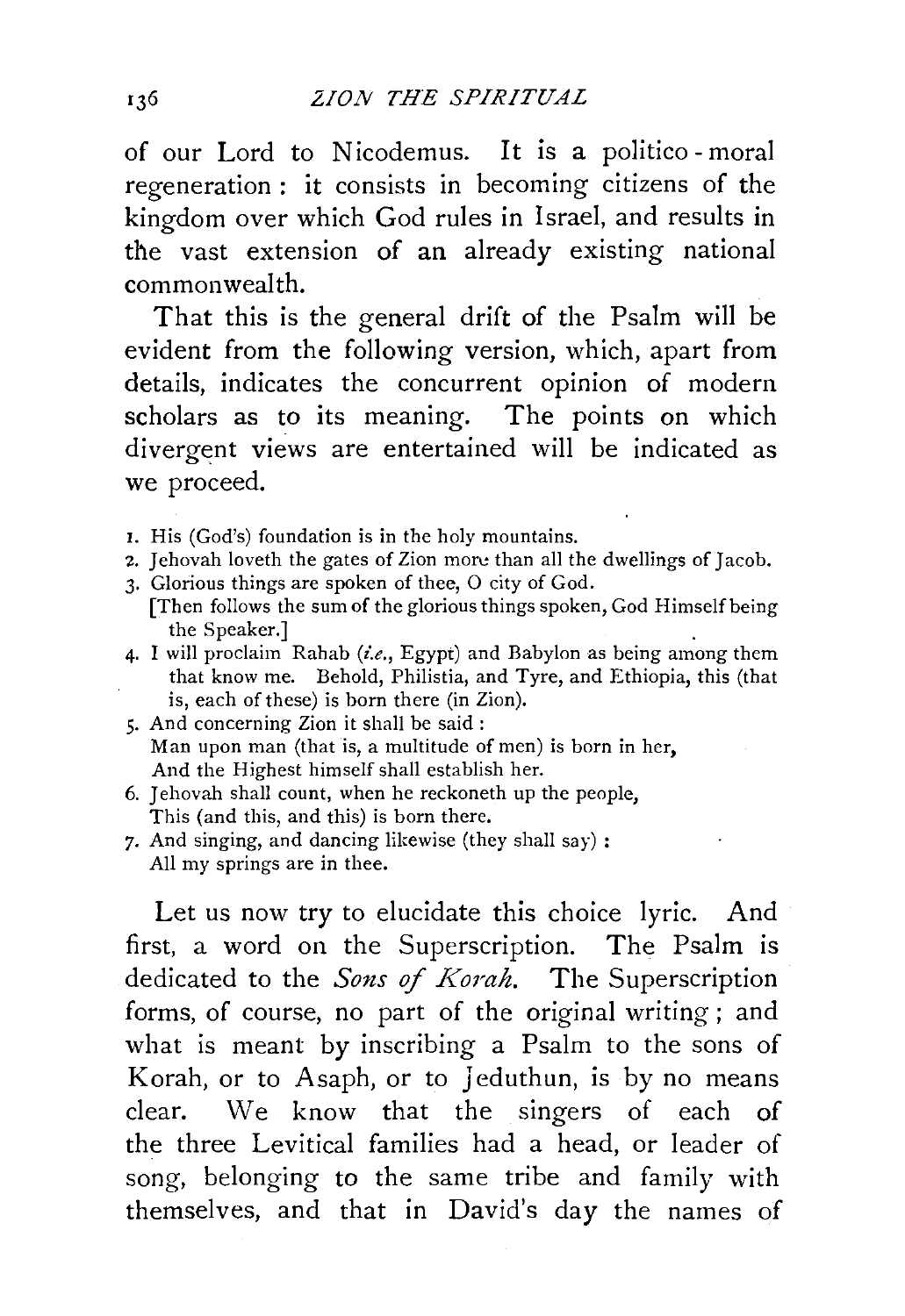such leaders were Heman, descended from Kohath through Korah, Asaph, descended from Gershom, and Jeduthun, descended from Merari, and that the three divisions of the Levitical musicians were in all subsequent time called after the names of these men. We can easily understand how compilers of Psalms might attach to such compositions the names which had become the traditional representatives of the service of song. But why certain Psalms should be called Psalms of Asaph, and others Psalms of Heman or of the sons of Korah, and a third group Psalms of Jeduthun, we can only conjecture. It is, however, natural to suppose that the character and contents of the Psalm had some influence on the dedication. Looking at the Psalms which bear these names respectively, we find not a little to support this view. The Psalms of Asaph (the 5oth, and from the 73rd to the 83rd, with the exception of the 77th) are all of a sombre tragic nature. They treat of the national life of Israel in its present low condition as contrasted with its past glory, and resemble those parts of the prophetic writings of which the purpose is to denounce prevalent iniquity. The Psalms dedicated to Jeduthun are so few as scarcely to supply a basis for inference; but the three which bear that name (the 39th, the 62nd, and the 77th) have all one character. They are Psalms of individual life, somewhat sad in tone, yet not without gleams of faith and hope to alleviate the gloom. As for the Psalms for the sons of Korab, there can be no dubiety as. to their general character. With exception, perhaps, of the 42nd, 43rd, 44th, and 88th, they are not only remarkable for their lyric beauty and rich poetic feeling and diction, but also for their *cheerfulness*. They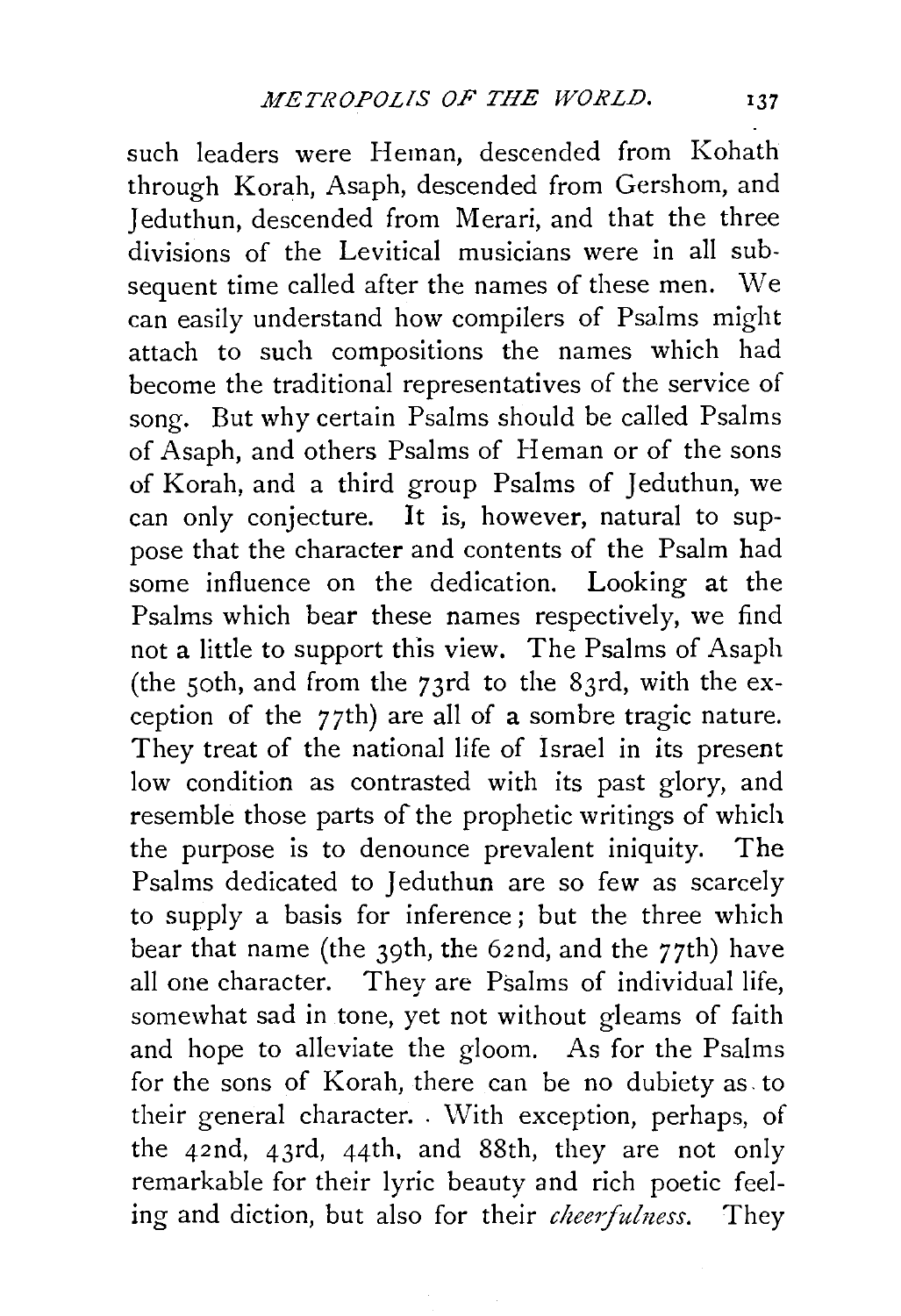are composed, so to speak, in major keys, and breathe the spirit of hope and joy. The 45th Psalm is devoted to the praise of the fairest of the sons of men; the 46th sings of the river which gladdens the city of God; the 47th celebrates the universal sovereignty of Zion's King; the 48th proclaims the unrivalled beauty of the city of the great King; the 49th expresses faith in a life for the good beyond the grave; the 84th describes, in pathetic strains, the felicity of those who enjoy abiding fellowship with God; the 85th presents a beautiful picture of a national prosperity, in which mercy and truth meet together, and righteousness and peace kiss each other. All these Psalms belonging to the Korab group have a certain common character. They celebrate the glory of Israel and her king, and capital and temple, and the privileges of those who have the happiness to belong to the chosen race; and some of them foretell more glorious days to come, when an ideally perfect King shall reign in righteousness, and when Jerusalem shall be the capital, not only of Judah, but of the whole earth. In this respect they resemble, and may be compared with, those portions of the prophetic writings which, turning away from the sorrowful present, depict, in impassioned language, the good time coming. Thus the very title of our Psalm, ascertained by induction to have a certain significance, prepares us to find in it not only a buoyant joyous tone, but a catholic spirit, in harmony with the most humane and generous utterances of Hebrew prophecy.

And this is just what we do find. The Psalm, indeed, begins with an irrepressible boasting in God as the God of Zion and of Israel, his chosen people. It declares that God hath in Zion a dwelling-place, whose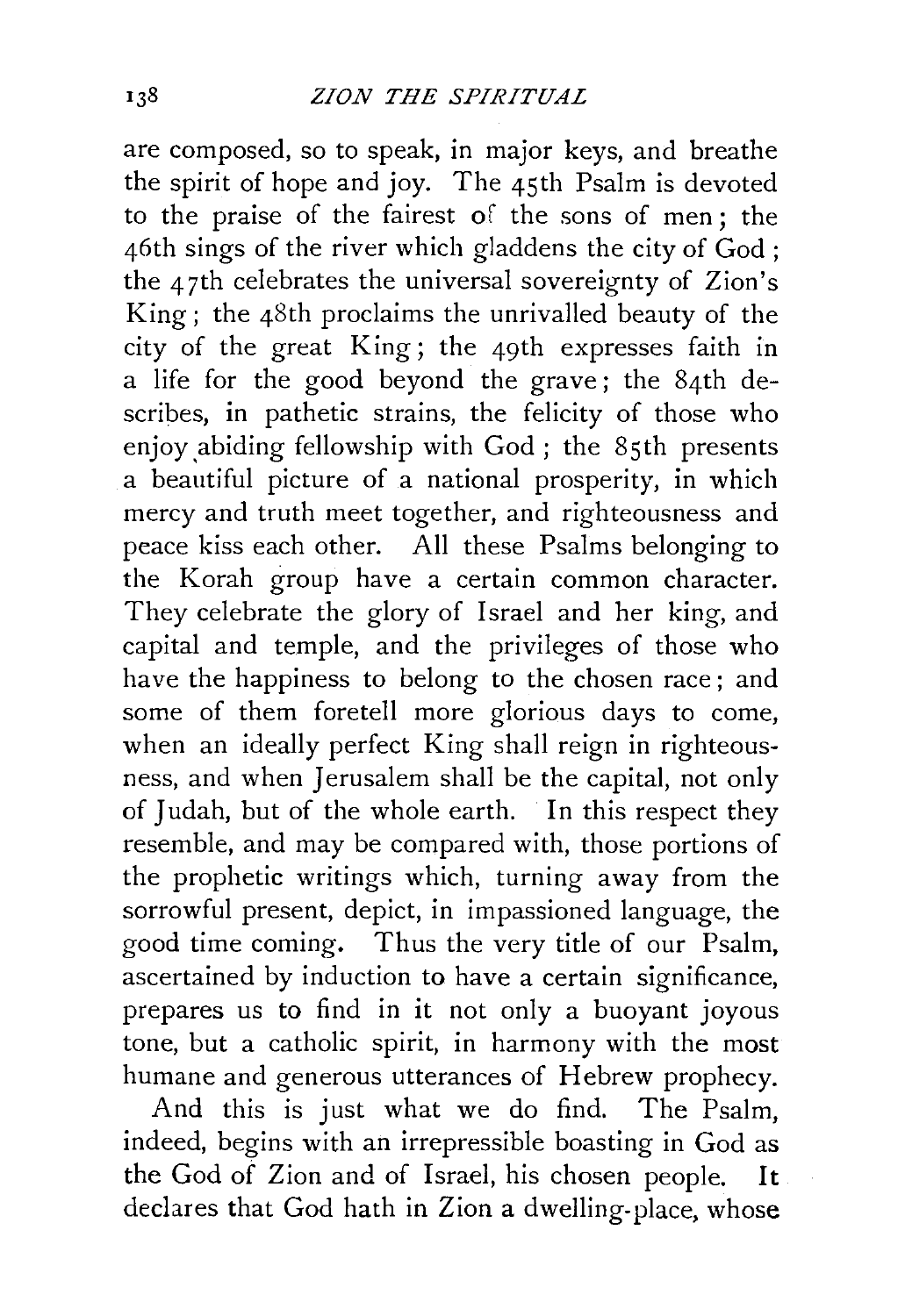foundation is laid among the holy mountains which surround Jerusalem.<sup>1</sup> And it represents Jehovah as well pleased with his chosen abode. " The Lord," it is written, " loveth the gates of Zion more than all the dwellings of Jacob;" and it is implied that He loves the dwellings of Jacob more than the rest of the world. But while the Psalmist makes his boast in God as the God of Israel, and more especially as the God of Zion, he does so in no exclusive narrow spirit. He is not one who wishes the chosen race to have a monopoly of Divine favour, or who, in the pride of national exclusiveness, looks down on all other nations with contempt, or who thinks that the God of Zion cares nothing for the outside world of the Gentiles. He evidently understands that Abraham and Israel were chosen to be eventually a blessing to the human race ; he believes that God is King of all the earth, as well as of Judah ; and he expects the advent of a time when all peoples shall know and confess Jehovah as the only true God. Far from grudging the outlying nations participation in Israel's privileges, he thinks that Israel's destiny will not be fulfilled until the par tition walls shall have been thrown down, and Jews and Gentiles shall have become members of the same Divine commonwealth. He is not insensible to the present glory of Israel as the chosen inheritance and earthly home of Jehovah ; but he feels that the glory of Israel while separated from the world is not to be compared with the glory that is to be revealed when Israel shall lose her separateness in one grand uni-

<sup>&#</sup>x27; Ewald thinks that the present beginning is too abrupt even for this "most winged" Psalm, and that a half verse has fallen out of the text through error of the copyists, and that the original text stood somewhat as follows: "Zion is Jehovah's city, founded on the holy mountains."-V. Die Psalmen.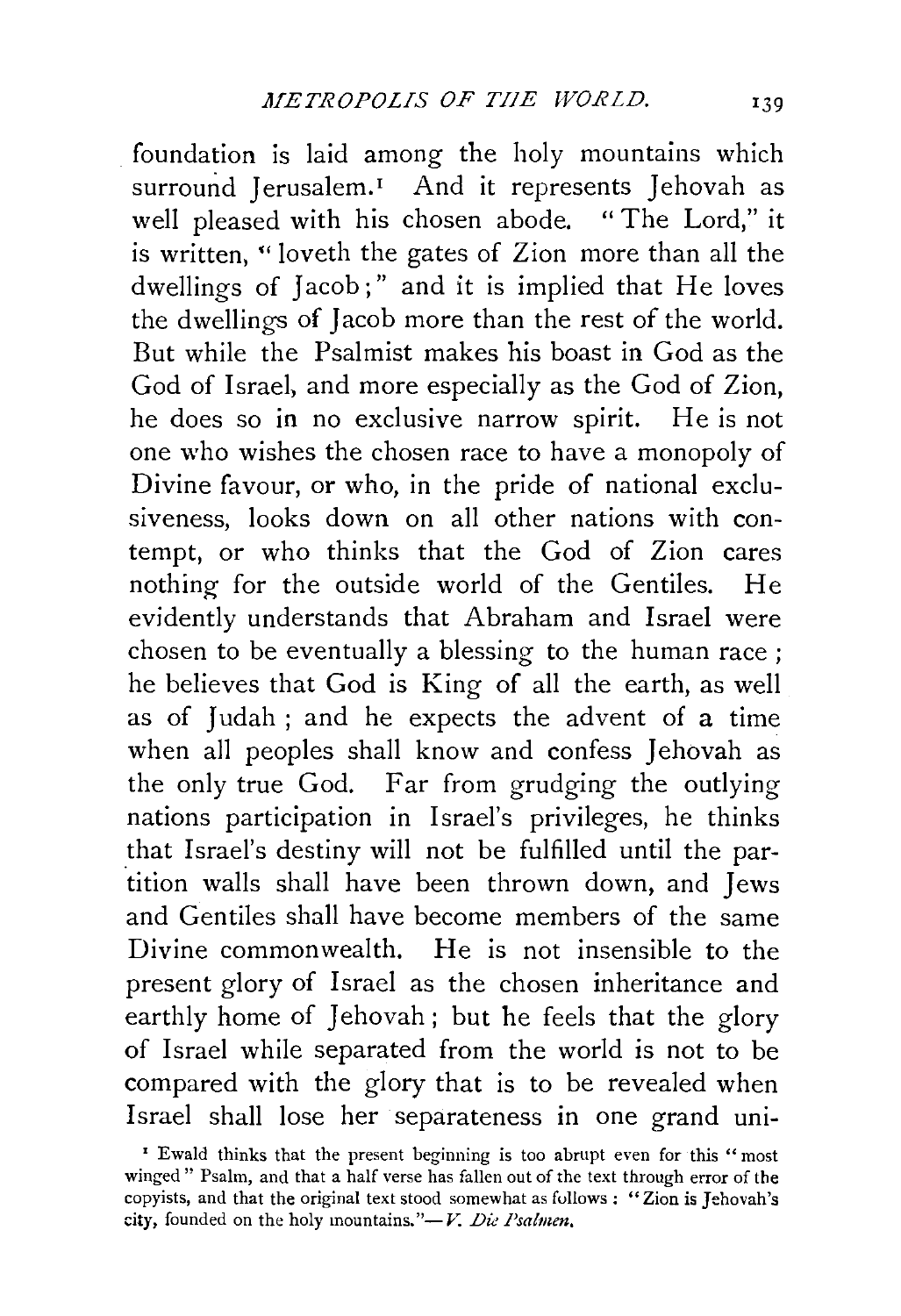versal kingdom of God. Therefore he goes on to exclaim, "Glorious things are spoken of thee, 0 city of God;" meaning, more glorious than I have yet spoken ; such things as are written in Isaiah,<sup>I</sup> where it is said to and of the chosen people : "The Gentiles shall come to thy light, and kings to the brightness of thy rising. Then shalt thou see, and flow together, and thine heart shall throb and swell, because the abundance of the sea shall be converted unto thee, the forces of the Gentiles shall come unto thee." $2$  The glorious things referred to are not victories by force of arms, but the higher glory of a moral conquest won by Israel over heathendom, as a missionary nation called to teach the Gentiles the true religion, and to win for herself imperishable renown by presenting to the world a true and worthy idea of the Divine Being.

These and other glorious things spoken of. or to the city of God by the mouths of the prophets are summarized in the sequel of the Psalm, especially in the fourth Verse. God Himself speaks here, saying: " I will proclaim Rahab and Babel as among those who know me. Behold Philistia and Tyre, with Ethiopia, each of these is born there." This is a prophecy of a time when all the surrounding nations shall become converted to the worship of the true God, the God of Israel. The catalogue of nations is not exhaustive; in other prophecies of similar import other peoples are mentioned. In the splendid prophecy of the Sixtieth Chapter of Isaiah, already quoted, Midian, Ephah, Sheba, Kedar, Ne-

<sup>1</sup> Chapter 1x. 3-5.<br><sup>2</sup> In making reference to this passage I do not mean to pronounce dogmatically on the date of our Psalm. On this point the learned differ. Delitzsch thinks it belongs to the time of Hezekiah; Ewald (Calvin also) thinks it is a post-captivity Psalm. Perowne says that the decision of the question depends on one's views concerning the authorship and date of the latter portion of the Book of Isaiah.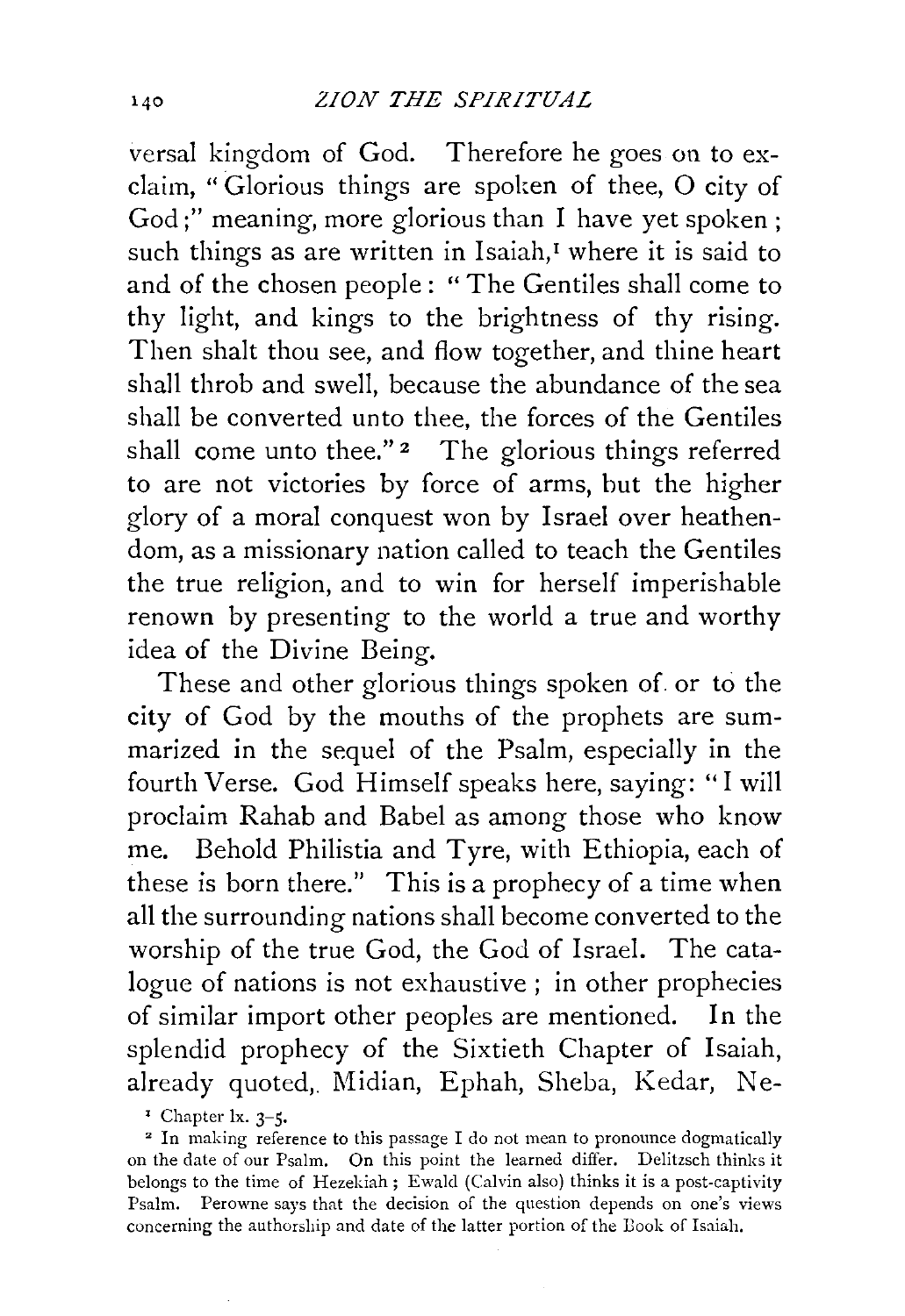baioth, the islands of the Mediterranean, and even Tarshish, or Spain, are represented as bringing presents and offering gifts and contributing citizens to the city of the Lord in the glorious latter days. The prophet, seeing in vision ships with their white sails rising into view on the western horizon, asks : " Who are these that fly as a cloud, and as the doves to their windows ?" and then answers his own question thus: "Surely the isles shall wait for me, and the ships of Tarshish first, to bring thy sons from far, their silver and their gold with them, unto the name of the Lord thy God, and to the Holy One of Israel, because he hath glorified thee." The range of prophetic vision is thus much wider in the passage of Isaiah than in our Psalm, embracing not only Asia and Africa, but Europe also, within its sweep. But though the catalogue of converted lands in this Psalm is far from exhaustive, it is, we think, so constructed as to have a *representative*  character. In making this statement, we have no intention of pronouncing dogmatically on the general question how far we are entitled to treat specific references to particular peoples in prophetic descriptions of the future as merely figurative language, used by the prophet with the conscious purpose of expressing thereby in concrete form certain spiritual truths or ideas. There are, it is well known, two schools of interpreters, holding very diverse opinions on this topic, as on many others connected with prophecy. There is the school of which Hengstenberg may be taken as the representative, whose theory is that revelations were made to the prophet when he was in a state of ecstasy; that he saw the future in a vision ; that in vision he saw events of the remote future as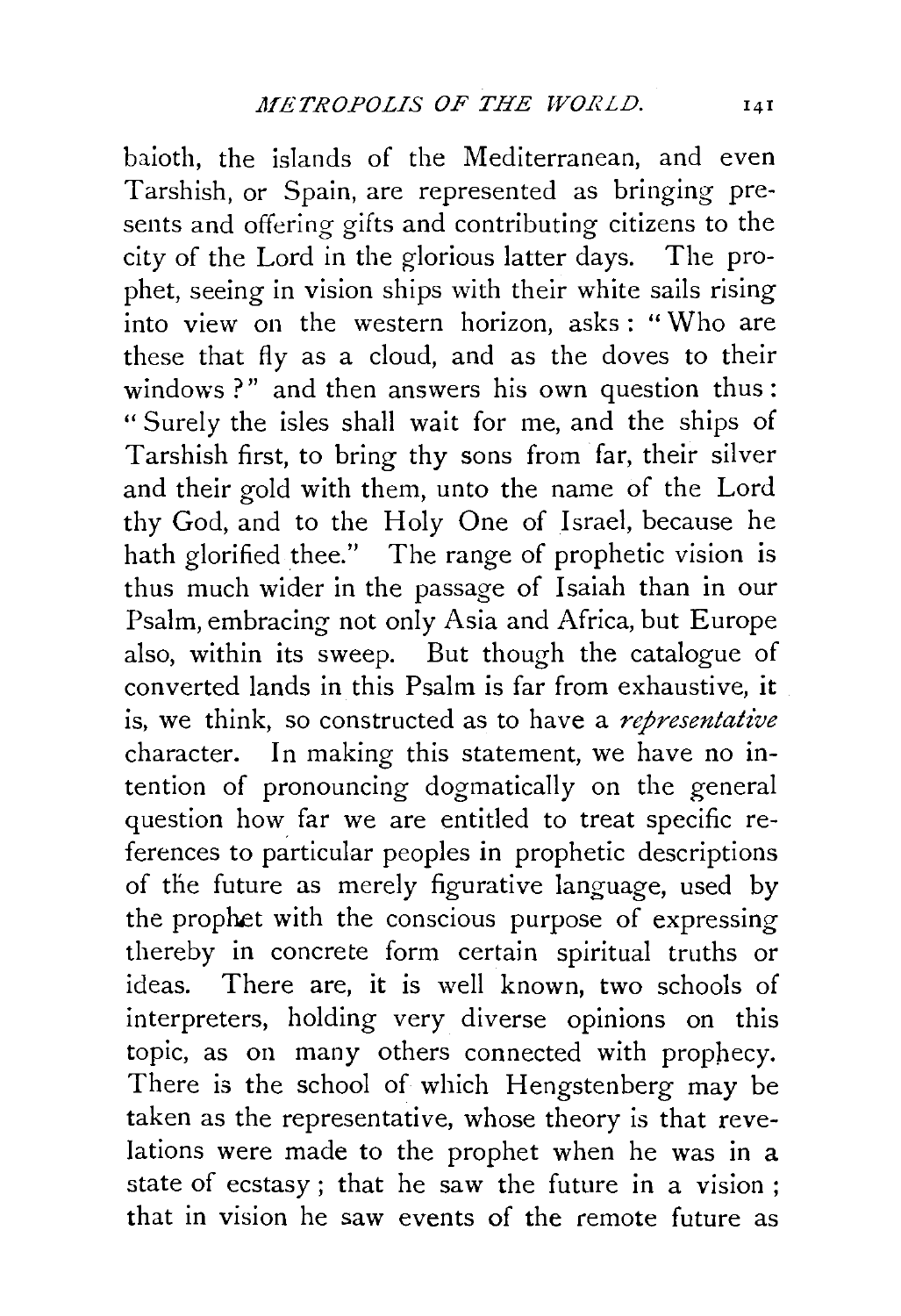well as of the near future, but without any perspective indicating distance; that the historical colouring drawn from present conditions was *mere* colouring, only figurative language, understood by the prophet to be of no intrinsic value, so that the sense which results after the colour has been rubbed off is the true meaning of the prophecy and of the prophet; and, finally, that while it was possible for any one prophet to see in vision the full picture of the future, each prophet described only a part, so that the total picture is to be got by piecing together all the separate parts. In opposition to this plausible and ingenious theory of prophetic revelation, it is contended by another school, represented by such writers as Riehm and Bertheau, that ecstasy was not the only or the usual condition of the prophet when he received revelations; that a vision was not the principal form under which he received revelations ; that the prophet's view was restricted to the near future, and that he expected the speedy accomplishment of his prophecy, while remaining ignorant of the day and hour; that the terms in which he described the future were not regarded by him as mere colouring, to be brushed off in order to get at the essential elementfor example, when he prophesied the conversion of Egypt and Babylon to the worship of Israel's God, he really expected that literally to happen ; and, finally, that the successive representations of the future given by different prophets were not fragments of one picture, which, being put together, would give a complete view of the future, but were each distinct, independent, and complete pictures, not capable of being combined into one whole, or, to change the figure, were as different stages in the growth of an organism, each superseding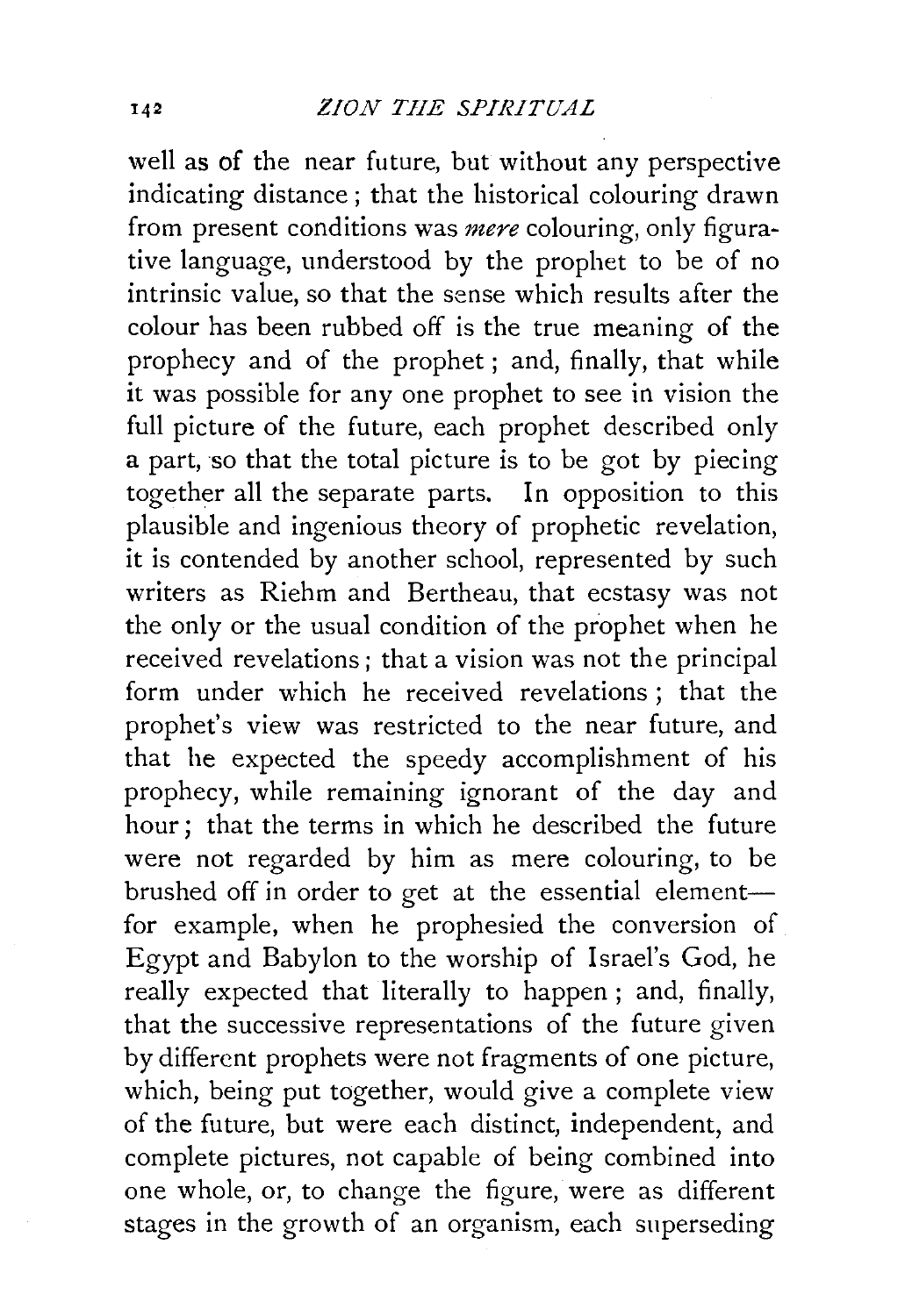the one going before, and being in turn superseded by the one coming after. It is easy to see what diverse methods of treating the prophecies these two theories involve, and how necessary it is that a man should decide which of them he is to adopt before he can pronounce an opinion on many a question connected with the Biblical prophetic literature. But for our present purpose it is not necessary that we should take a side in the controversy. For even assuming the theory advocated by Riehm or Bertheau to be the more correct, it is surely not inadmissible to say that the Psalmist, while seriously expecting the conversion of the nations, was guided in his selection of the nations to be named by a desire to express certain general ideas. It is characteristic of the poetic mind to use facts as symbols of ideas. Why should the Hebrew poet be an exception in this respect ?

Assuming, then, that we have before us in this Psalm not merely a definite prophecy concerning certain nations, but picture - thinking, in which these nations are used symbolically, let us see what ideas this mode of interpretation will yield. Rahab is a poetic name for Egypt, and Egypt and Babylon are mentioned first as the two great *political powers* in existence at the time when the Psalm was written, selected as representing the "forces of the Gentiles." Next comes Philistia, the near neighbour and inveterate restless enemy of Israel, a small power compared to the other two, but, owing to its proximity, more troublesome and dangerous. In the early centuries of Israel's history, the Philistines harassed her with an incessant border warfare; after the reign of Hezekiah, they became involved in the wars between Babylon and Egypt, the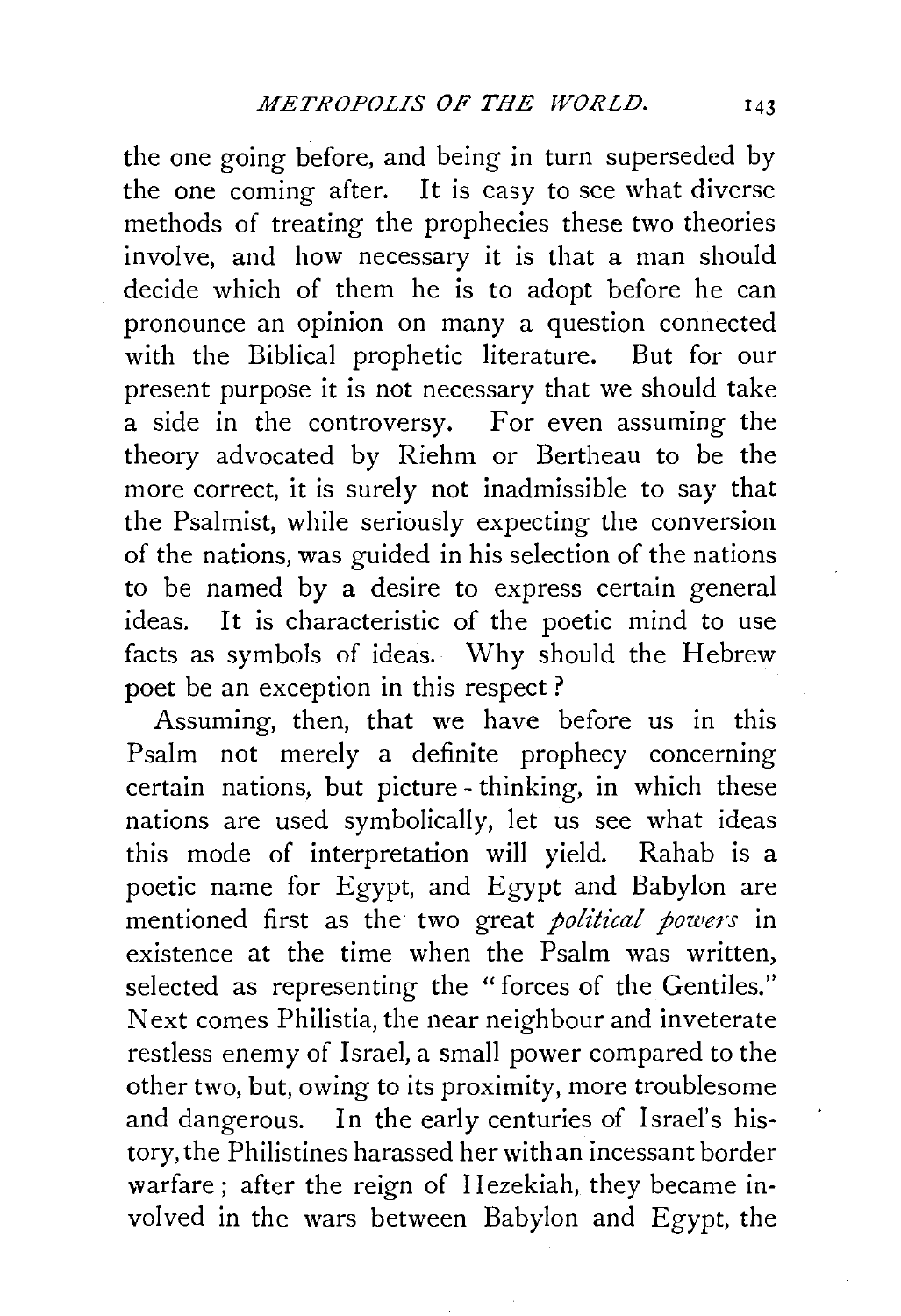highway between the two countries running through their territory, so that the possession of their strongholds became the turning-point of the struggle between the two great rivals for the empire of the world. In every respect, then, it was meet that Philistia should enter into the prophetic picture of the golden age to come. It was natural that it should be mentioned next to Rahab and Babel, as the bone of contention between them ; and no representation of Israel's future glory could be complete which did not embrace deliverance from the enmity of this alien race, and union with them under one government and one God; or, to quote the language of another prophet, which did not represent Israel as flying upon the shoulders of the Philistines seawards. Philistia, the morally perverse, inveterately hostile, grossly idolatrous people, which seemed utterly incapable of reconciliation with the chosen race, is the type and symbol of all that is *unspiritual, ungenial, passionately and habitually anta\_!{onistic to the Divine kingdom,* of those in every age who, like Saul of Tarsus, are persecutors, blasphemers, and scorners of the good; her inclusion being a token that no measure of depravity shall prove too much for God's grace, and that his kingdom shall number among its  $c$ itizens many patterns of extreme longsuffering.

Next comes Tyre. "Behold Tyre, this one too shall be born there." Tyre, the great emporium of trade in the Eastern world in ancient times, "situate at the entry of the sea, a merchant of the people for many isles," boasting of her beauty and wealth, and saying in the pride of her heart, " I am a god. I sit in the seat of God, in the midst of the seas." Tyre repre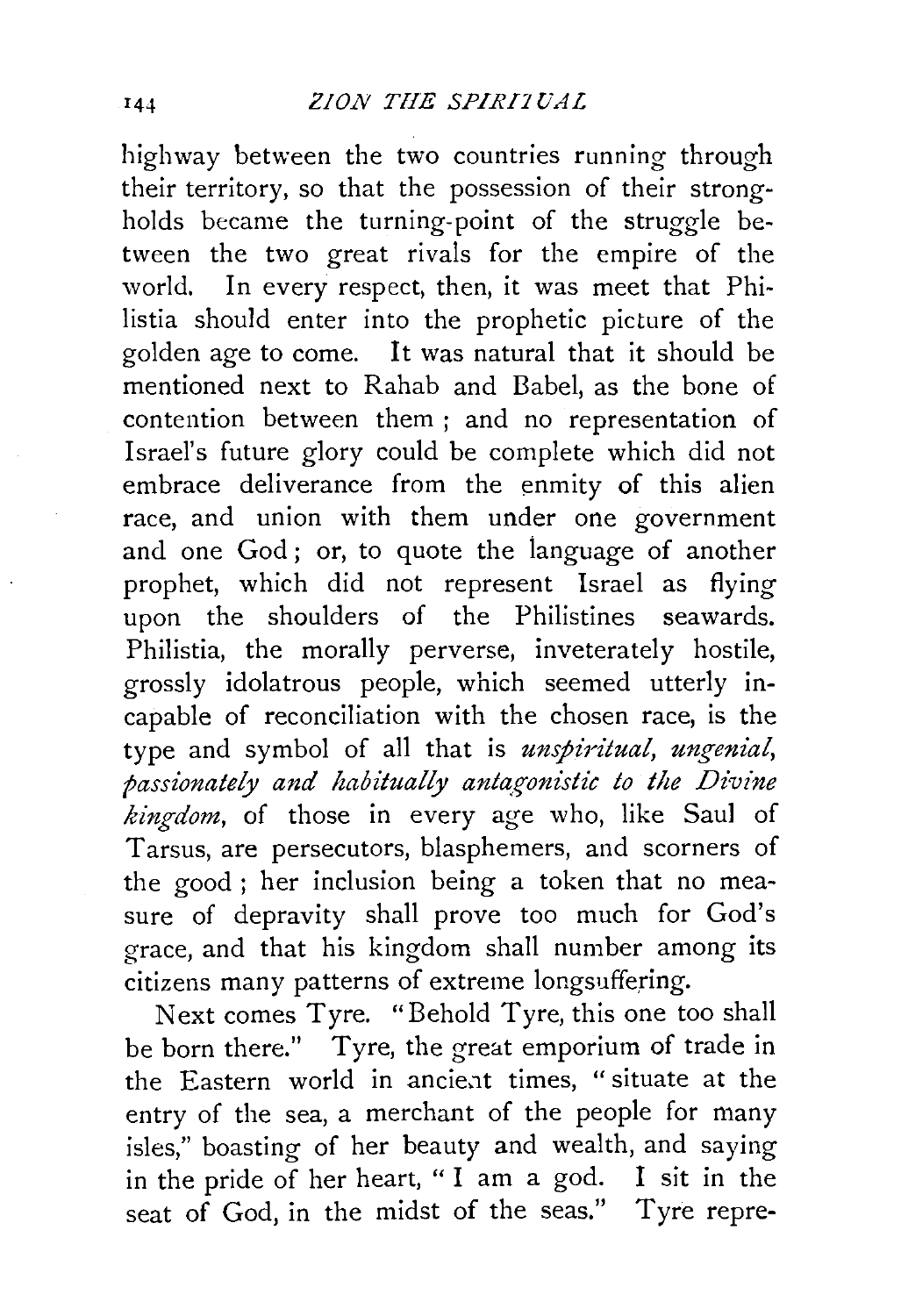sents *trade, commerce, wealth sanctified unto the service of God,* instead of being devoted merely to the purposes of gratifying appetite or promoting the comfort and glory of man. The inclusion of Tyre in the list of converted nations tells us what *ought* to be at least. The actual fate of Tyre was not to be converted, but to be destroyed, and so to illustrate the words, " The nation and kingdom that will not serve thee shall perish." Her fate reads a lesson to all great commercial nations to the effect that commerce must be a handmaid to the Divine kingdom ; that permanent prosperity depends on trade being conducted in harmony with God's moral government, and in subservience to the chief end of man and the destiny of the world, which is to become the kingdom of God and of his Christ.

Last comes Ethiopia, the region of the burning tropical sun and of swarthy men, the land of the children of Ham. She too shall be born there ; she too shaH stretch forth her hands *to* God, the representative of *barbarism, of uncivilized races in all ages and climes.* The mention of her name here is encouragement and sanction to missions among the rudest tribes, bidding the Church cherish the cheering belief that no race of men has sunk so low that it cannot be Christianized, and that even savages and slaves can be enabled by Divine grace to walk worthy of their vocation as citizens of the Divine kingdom.

When this new birth of the nations takes place, the Divine commonwealth must experience a great increase in her citizenship. This is what is said in the fifth Verse. "And of Zion it shall be said, This and that man is born in her," literally, "man and man,"

 $VCL, X.$  10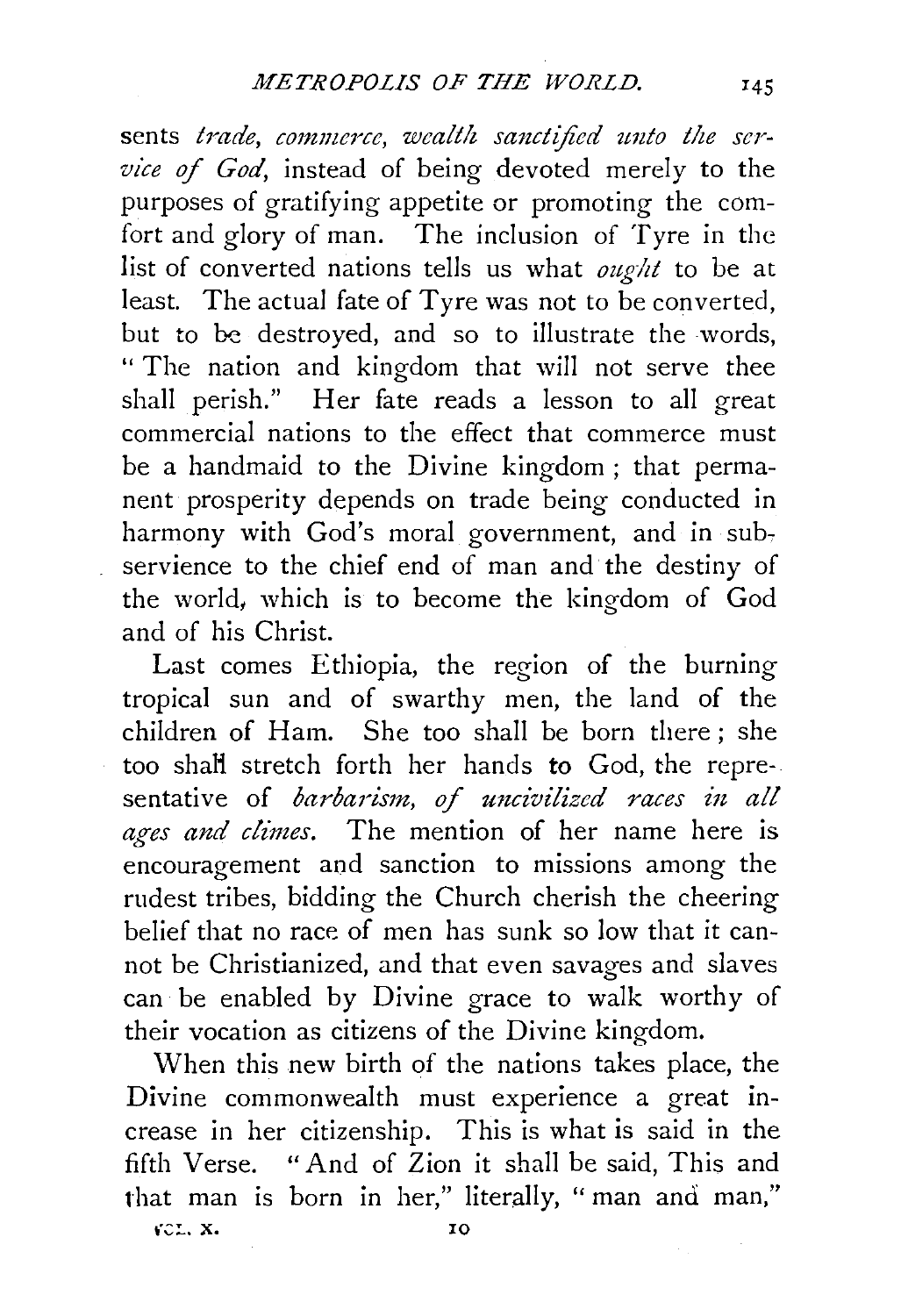conveying the idea of a multitude. Hofmann thinks the phrase is rather intended to convey the idea of in dividuality,<sup>1</sup> the thought resulting being: While in other lands only the *whole people* as a unity is taken into account, in Zion men are reckoned man by man. Delitzsch objects that the prominence which would thus be given to the value of personality is in advance of the Old Testament mode of thought; but this objection will not be sustained by those who, with Pfleiderer, hold that the achievement of the prophets was to give to Israel these three great ideas: (1) Jehovah, Israel's God, the only God; (2) Jehovah reveals Himself to the individual spirit;  $(3)$  the Messianic hope.<sup>2</sup> The last clause of this Verse, "and the Highest himself shall establish her," gives the assurance that the increase and glory of Zion will not be ephemeral. God will keep the newborn citizens by his almighty power unto salvation, so that when He writes up the people, and calls over the muster-roll, each one will be there to answer to his name, this one from Babel, that one from Egypt, and so on, till the number be complete, making up a grand total gathered together from east, ·west, north, and south, to sit down in the kingdom of God.

Such being the Divine care of the holy commonwealth, what is the temper of its new citizens ? The last Verse of the Psalm tells us : They are proud of their citizenship. The grand distinction for them is that they are citizens of Zion. They forget their former nationality, and find in the city of God their all. Their spirit is revealed in their behaviour. They go about in the city of God singing and playing on

' *Schriflkzveis,* yo]. iii. p. 526, • *Die Religion,* pp. 340-350.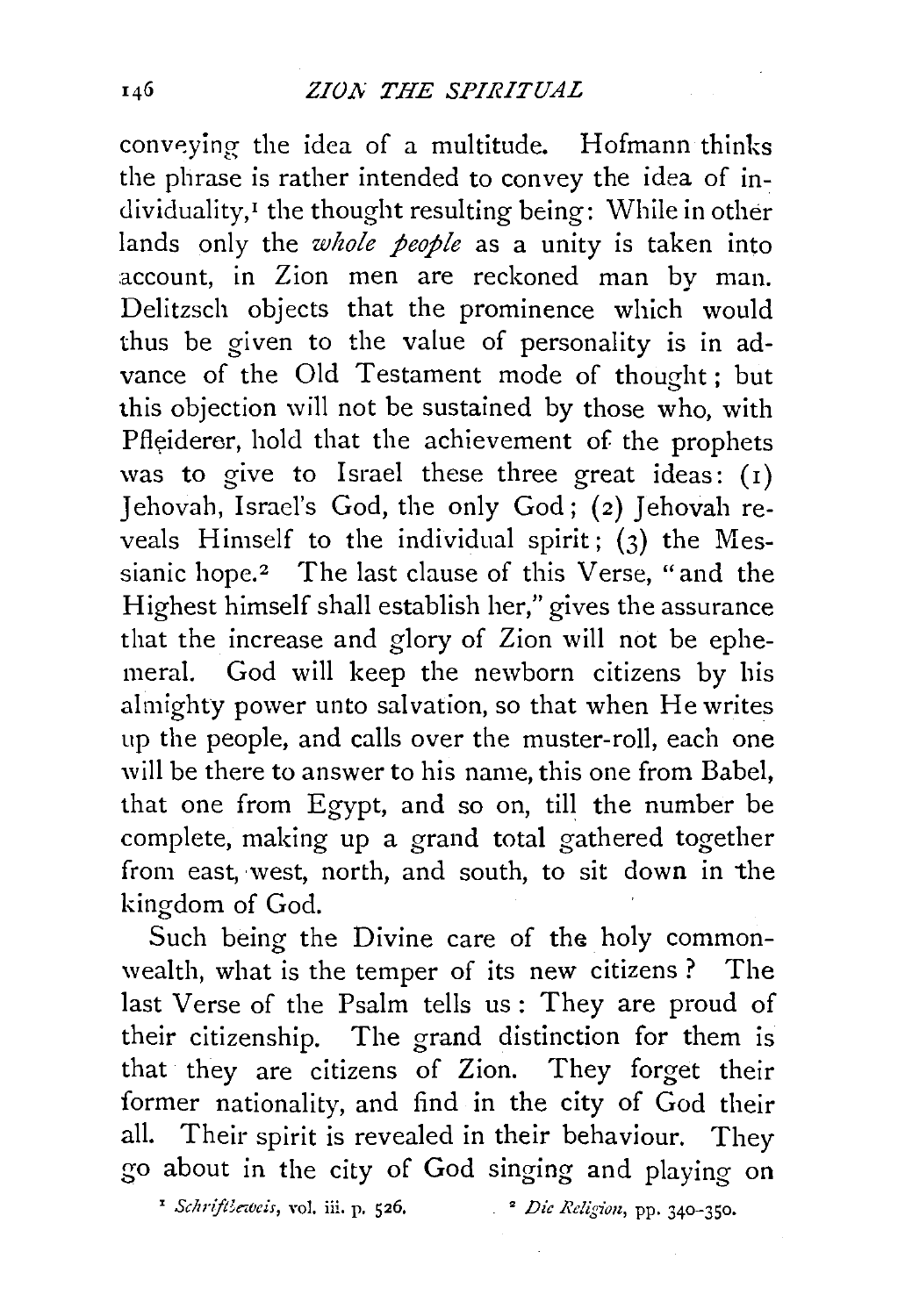. flutes, or better, dancing, demonstrating by song and gesture their exuberant joy on being privileged to enter into the sacred commonwealth. They deem citizenship there the *summum bonum*, for they say or sing, "All my springs (of joy) are in thee." So we render the words, deeming it the best of all proposed ;enderings, better than Ewald's, "All my *arts* are in thee;" $\frac{1}{1}$  or Hofmann's, "All my sources (of children) are in thee;"<sup>2</sup> or Hupfeld's, based on the Septuagint, "Sing and dance all my *dwellers* in thee;" 3 God, in all these renderings, being supposed to be the Speaker. All my well-springs of joy are in thee, say Egypt and Babylon, who formerly gloried in their power; Philistia joins in the chorus, who formerly gloried in doing as much mischief as possible to the chosen race; Tyre also, who gloried in her merchandise; and Ethiopia, who gloried in her shame, her ignorance, barbarism, and unbridled license. The mighty man ,glories not in his might, nor the rich man in his riches, nor the Philistine in his warlike prowess, nor the savage in his contempt for civilization, but all glory in having the honour to be numbered among those who *kuow God.* In Zion is neither Babylonian, nor Egyptian, nor Philistine, nor Tyrian, nor Ethiopian, but God is all and in all.

We are apt to be surprised at finding such utterances ~in the Old Testament, the sacred book of an elect race, looking on it as a religious duty to keep them. selves apart from the rest of the world. But, on reflection, one comes to see that the occurrence of such "catholic utterances in the Hebrew Scriptures was only

<sup>3</sup> The Septuagint renders the last clause of ver. 7,  $\dot{\eta}$  *karoukia Ev ooi*.

<sup>•</sup> *Die Psalmen.* 2 *Schriftbeweis,* vol. iii. p. *5z6.*